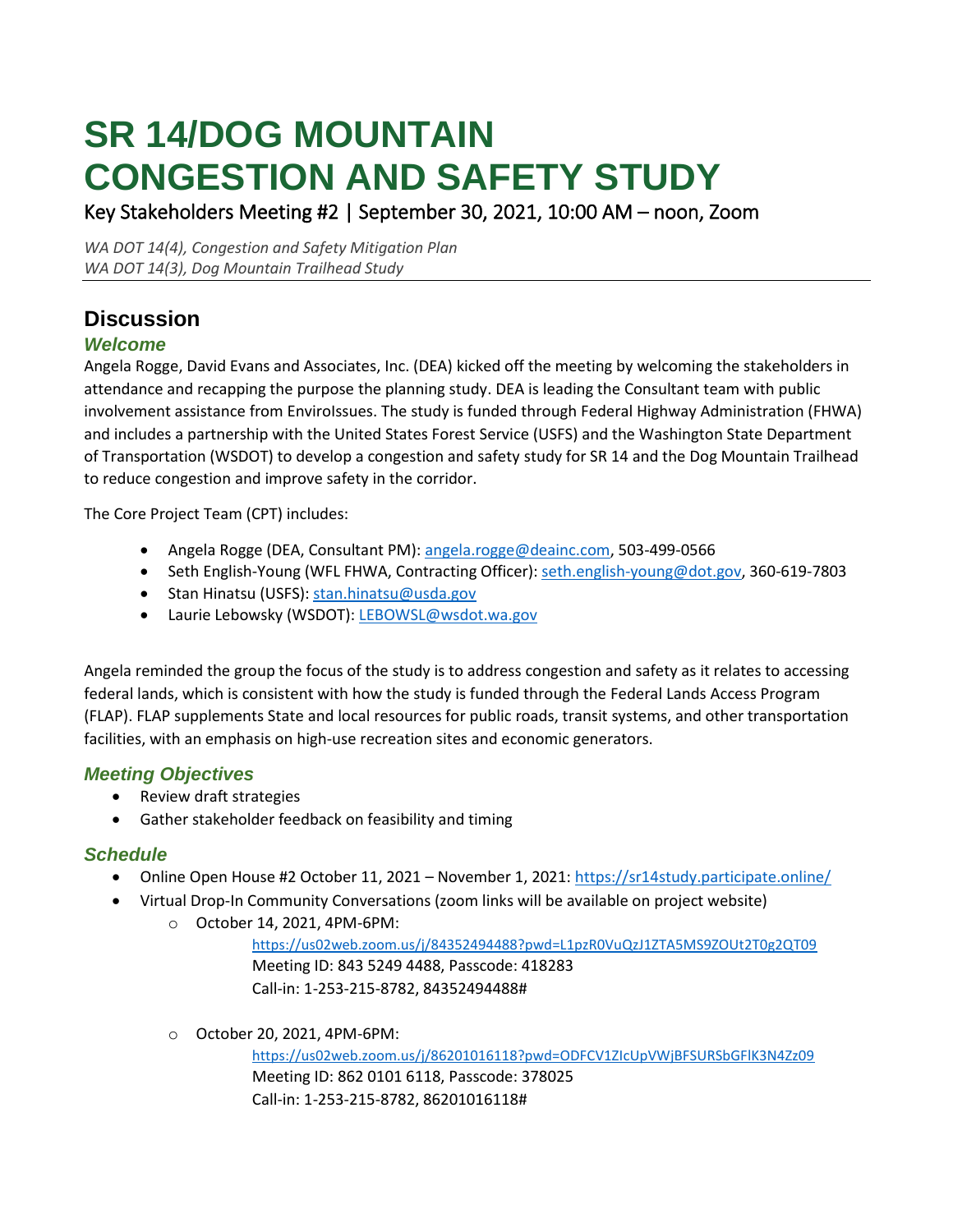- Stakeholder Meeting #3: Thursday, December 9, 2021, 10AM noon (zoom details TBD)
- Online Open House #3 January 17, 2022 February 4, 2022

#### *Review Baseline Conditions*

Angela noted important historical context to the study area.

- For SR 14, there is a plan from 1997 that still has a lot of valuable information. Many of the projects identified in that plan are still viable, although very specific to the state highway.
- Specific recreation areas are more congested than others. As mentioned in our first stakeholder meeting, we focused some special attention on sites that experience recurring congestion and safety concerns.
- Throughout this study process, Agencies have continued to move forward and implement improvements when they can. We have tried to capture that progress in our documentation and applaud it!
- Dog Mountain had a previous project done in the early 2000's that developed improvements to the existing parking lot site, however a Phase 1 Environmental Initial Site Assessment was conducted to evaluate potential sources of hazardous substances. A level 2 hazmat assessment was recommended as the next step, which ultimately had a role in shelving that project and pushing the USFS to look at alternate trailhead locations.

#### *Strategy Focus Areas*

See the presentation slides for details

- **Recreations Areas**: Sites that experience recurring instances of parking overflow where specific targeted strategies are being considered
- **Dog Mountain Trailhead**: Consistent with the FLAP application, Dog Mountain a closer review: we are looking at options to modify the existing parking site and provide a new trailhead and parking lot to the west. Note this is still pre-NEPA. Goal is to understand the fatal flaws and where mitigation would be required.
- **System**: The corridor-wide discussion presents management strategies that could enhance the SR 14 corridor from a system approach
- **SR 14 Segments**: Based primarily on geographic and landscape characteristics. The analysis of the segments focuses specifically ways to address safety on the highway.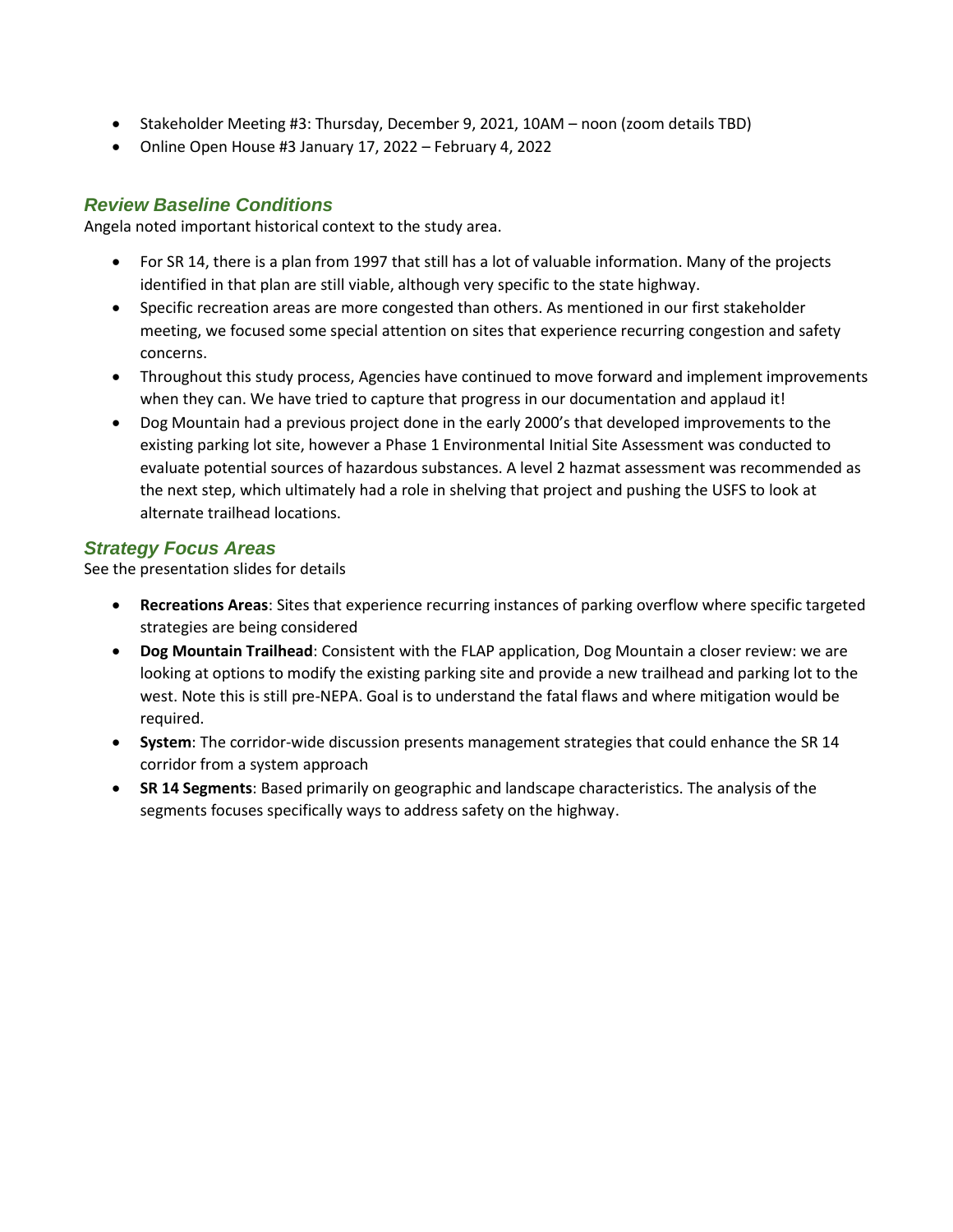### *Zoom Chat and Group Discussion*

|                                                                      | <b>Area/Topic of</b>                              |                                                                                                                                                                                                                                                                                                                                                                                                                                                                                                              |                                                                                                                                                                                                                                                                                                                                                                                                                                                                                 |
|----------------------------------------------------------------------|---------------------------------------------------|--------------------------------------------------------------------------------------------------------------------------------------------------------------------------------------------------------------------------------------------------------------------------------------------------------------------------------------------------------------------------------------------------------------------------------------------------------------------------------------------------------------|---------------------------------------------------------------------------------------------------------------------------------------------------------------------------------------------------------------------------------------------------------------------------------------------------------------------------------------------------------------------------------------------------------------------------------------------------------------------------------|
| <b>Stakeholder</b>                                                   | <b>Discussion</b>                                 | <b>Comment</b>                                                                                                                                                                                                                                                                                                                                                                                                                                                                                               | <b>Response</b>                                                                                                                                                                                                                                                                                                                                                                                                                                                                 |
| Renee Tkach,<br><b>Friends of</b><br>the Columbia<br>Gorge           | Ozone climbing area<br>(chat)                     | What about the climbing wall area called Ozone, that<br>has increasing congestion and no management?                                                                                                                                                                                                                                                                                                                                                                                                         | Angela: Not specifically a hotspot in our current plan,<br>but one of those areas where we want to be strategic<br>about balancing management and calling too much<br>attention to it.<br>Toolkit safety strategies should still be applicable.                                                                                                                                                                                                                                 |
| Renee Tkach,<br><b>Friends of</b><br>the Columbia<br>Gorge           | <b>Truck pullout Cape</b><br>Horn lookout/pullout | There's also another access point in that area, the Truck<br>Pullout Cape Horn Pullout that goes to the waterfall<br>which experiences similar safety/congestion concerns.                                                                                                                                                                                                                                                                                                                                   | Angela: This is the kind of feedback we want, so thank<br>you. It's an area that hasn't been a specific focus but<br>noted as an emerging issue.                                                                                                                                                                                                                                                                                                                                |
| Sophie<br>Miller,<br>Skamania Co<br><b>Senior</b><br><b>Services</b> | Cape Horn TH<br>(chat)                            | This parking site gets very crowded and has caused<br>issues for our transit bus to enter and maneuver the lot.                                                                                                                                                                                                                                                                                                                                                                                              | Angela: Noted - will include as a related concern to the<br>congestion problem.                                                                                                                                                                                                                                                                                                                                                                                                 |
| Mike Beck,<br>Skamania Co                                            | Cape Horn TH                                      | Skamania County received an application for a quarry<br>(outside of the scenic area) that proposes up to 500<br>trips/day heavy truck traffic down salmon falls road/SR<br>14 intersection that may impact this trailhead and<br>crossing.                                                                                                                                                                                                                                                                   | Angela: Noted.                                                                                                                                                                                                                                                                                                                                                                                                                                                                  |
| <b>Nathan</b><br>Hovinghoff,<br>Washington<br><b>State Patrol</b>    | Drano Lake Boat<br>Ramp                           | Don't think we have any issues striping over the no<br>$\bullet$<br>parking zone, good safety area<br>Don't know why we'd extend the parking area<br>$\bullet$<br>more east, to maybe calm traffic coming out of<br>there<br>Passenger cars don't seem to be a big concern<br>$\bullet$<br>Good example of something that worked in the<br>$\bullet$<br>past and will continue to work<br>Good site distance and long site distance wouldn't<br>$\bullet$<br>prohibit a "no passing zone" through this area. | Angela: Appreciate this feedback<br>Passenger cars on south side of SR 14 can be a<br>$\bullet$<br>concern because it means pedestrians are crossing<br>the highway<br>Safety data in previous 5 years did not identify<br>$\bullet$<br>fatalities or serious injury crashes in this stretch.<br>However, there is increasing potential for collision<br>or conflict with increased congestion.<br>Will consider comments to revise Drano Lake<br>$\bullet$<br>recommendations. |
| Dave Burkey,<br><b>WSDOT</b>                                         | Coyote Wall                                       | Did some survey data out here, east bound left turn<br>$\bullet$<br>lane would help but would have to narrow lanes, so<br>we don't plan to move forward with it at this time.<br>Looking into cost<br>$\bullet$                                                                                                                                                                                                                                                                                              | Angela (regarding SR 14 intersection improvements):<br>There are instances where left turn lanes would be<br>awesome, but we'd have to look at if the space is there<br>to safely make that happen.                                                                                                                                                                                                                                                                             |
| Patty Fink,<br><b>CAT</b>                                            | Coyote Wall<br>(chat)                             | If you are recommending a shuttle - will you also<br>$\bullet$<br>recommend what improvements might be needed<br>to accommodate a bus or stop at/near the site?                                                                                                                                                                                                                                                                                                                                              | Angela: Our system strategies relating to transit<br>recommend improving transit service and<br>infrastructure, particularly at hot spots.                                                                                                                                                                                                                                                                                                                                      |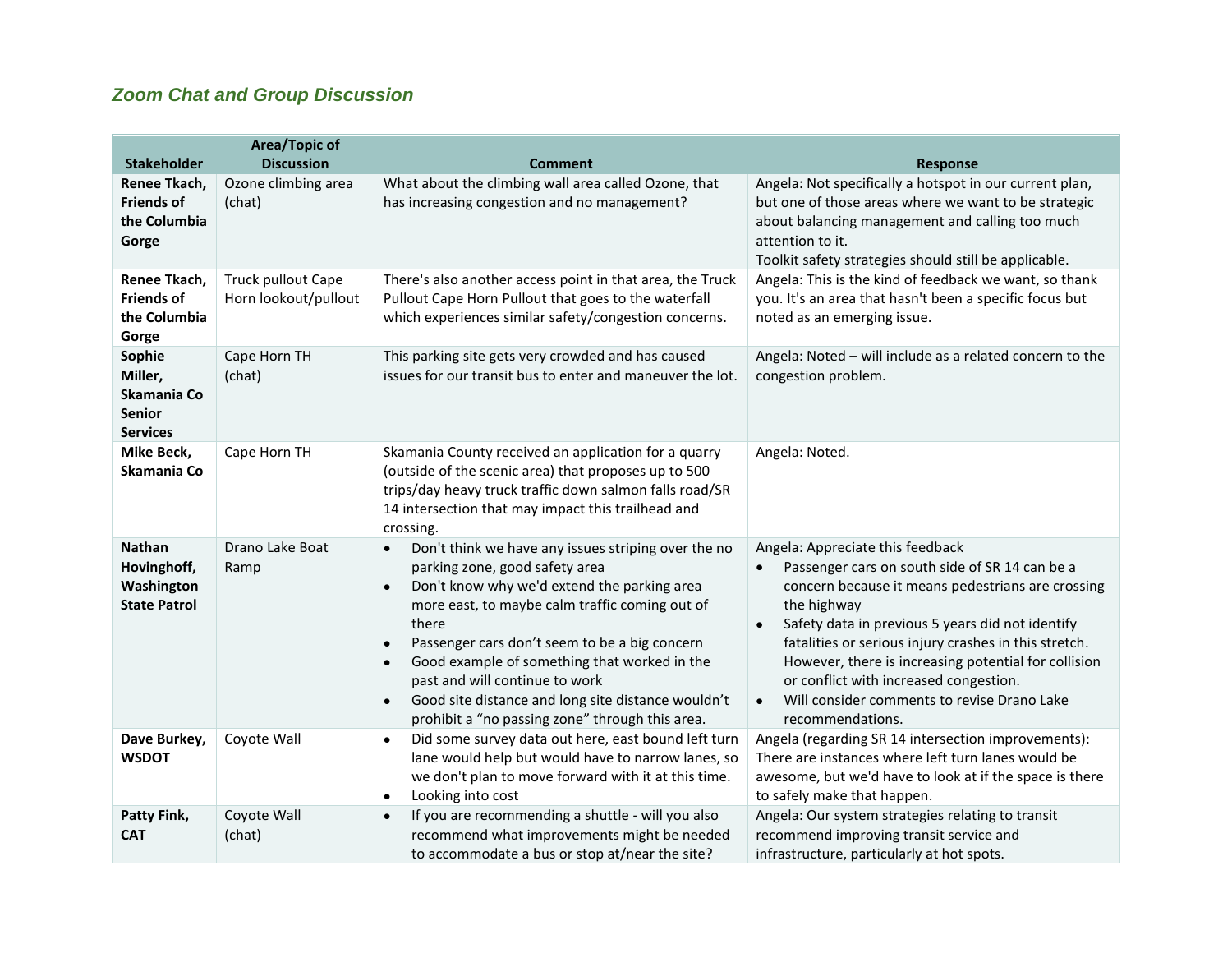|                                                | Area/Topic of                    |                                                                                                                                                                                                                                                                                                                                        |                                                                                                                                                                                                                                                                                                                                                                                                                                                                                                                                                                                                                      |
|------------------------------------------------|----------------------------------|----------------------------------------------------------------------------------------------------------------------------------------------------------------------------------------------------------------------------------------------------------------------------------------------------------------------------------------|----------------------------------------------------------------------------------------------------------------------------------------------------------------------------------------------------------------------------------------------------------------------------------------------------------------------------------------------------------------------------------------------------------------------------------------------------------------------------------------------------------------------------------------------------------------------------------------------------------------------|
| <b>Stakeholder</b>                             | <b>Discussion</b>                | <b>Comment</b>                                                                                                                                                                                                                                                                                                                         | <b>Response</b>                                                                                                                                                                                                                                                                                                                                                                                                                                                                                                                                                                                                      |
| Dale Robins,<br><b>RTC</b>                     | <b>Catherine Creek</b><br>(chat) | Is there an accident problem at Catherine Creek?                                                                                                                                                                                                                                                                                       | Angela:<br>5-year crash data did not indicate crash history on<br>$\bullet$<br>Old Highway 8, however the intersection of SR<br>14/Old Hwy 8 had a higher crash rate when<br>compared to other study intersections in the<br>corridor.<br>There are complaints about speeding around here,<br>people crossing the road wherever, or walking<br>down the middle of old highway road using it as a<br>path instead of a road.<br>Traffic calming would be beneficial through this<br>$\bullet$<br>area to protect the safety of peds and slow the<br>through traffic down<br>Popular road for motorcycles<br>$\bullet$ |
| Pat Baird,<br><b>Nez Perce</b><br><b>Tribe</b> | <b>Catherine Creek</b><br>(chat) | Have there been any traditional use studies to<br>$\bullet$<br>identify significant Tribal resources and the impacts<br>that the current recreational access and proposed<br>improvement may be having on them?                                                                                                                        | Stan Hinatsu (USFS): No specific studies have been<br>$\bullet$<br>done at this time (that aware of). This study is more<br>of a planning feasibility study. Before any strategies<br>are implemented, will have to review potential<br>natural/cultural resource impacts.<br>Angela: The outcome of this study would allow<br>$\bullet$<br>agencies/organization to "pick up the torch" and<br>pursue next steps at each of these sites<br>We recognize that this concern for impacts from<br>broad recreation use to Tribal resources is more<br>than just archaeological resources/investigations.                |
|                                                | Additional hot spots             | Area to add to the list: White Salmon Bridge<br>SR 141 Alt at SR 14<br>$\bullet$<br>Significant amount of river rafting and kayaks<br>$\bullet$<br>coming out of the water there<br>Lots of traffic with fishing too, parking can be crazy,<br>$\bullet$<br>everyone haphazard<br>Should be added to the list of hotspots<br>$\bullet$ | Angela: The locations near That specific location was<br>called out in the SR 14 plan from 1997, so we'll take a<br>closer look to make sure we're capturing all the<br>nuances.<br>Nathan Hovinghoff (WSP): Collisions still prevalent in<br>that intersection even with all the stuff added to help                                                                                                                                                                                                                                                                                                                |
| Dave Burkey,<br><b>WSDOT</b>                   | Additional hot spots             | Like White Salmon Bridge, same thing can be said<br>coming into Lyle at Klickitat Bridge                                                                                                                                                                                                                                               | Angela: We've been tracking this area.                                                                                                                                                                                                                                                                                                                                                                                                                                                                                                                                                                               |
| Mike Beck,<br>Skamania Co                      | <b>Bikes</b><br>(Chat)           | I have a general question about planning for bike<br>$\bullet$<br>traffic - SR 14 is used by bicyclists for recreation,<br>but I didn't hear any mention about planning for<br>bike traffic in this effort.                                                                                                                            | See response to Patty Fink's below<br>$\bullet$                                                                                                                                                                                                                                                                                                                                                                                                                                                                                                                                                                      |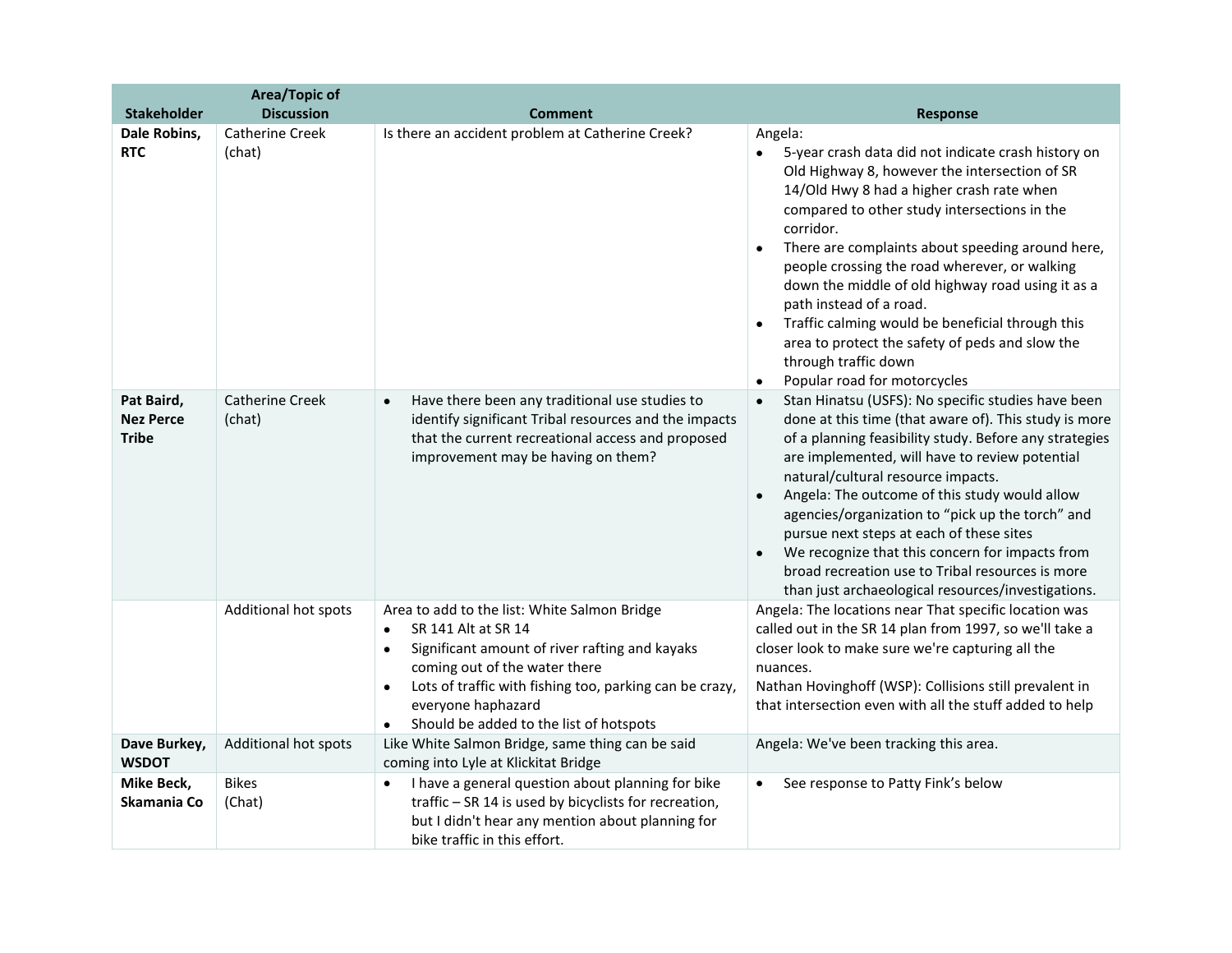|                                                         | <b>Area/Topic of</b>                  |                                                                                                                                                                                                                                                                                                                                                                                                                                                                                                                                                   |                                                                                                                                                                                                                                                                                                                                                                                                                                                                        |
|---------------------------------------------------------|---------------------------------------|---------------------------------------------------------------------------------------------------------------------------------------------------------------------------------------------------------------------------------------------------------------------------------------------------------------------------------------------------------------------------------------------------------------------------------------------------------------------------------------------------------------------------------------------------|------------------------------------------------------------------------------------------------------------------------------------------------------------------------------------------------------------------------------------------------------------------------------------------------------------------------------------------------------------------------------------------------------------------------------------------------------------------------|
| <b>Stakeholder</b>                                      | <b>Discussion</b>                     | <b>Comment</b>                                                                                                                                                                                                                                                                                                                                                                                                                                                                                                                                    | <b>Response</b>                                                                                                                                                                                                                                                                                                                                                                                                                                                        |
| Patty Fink,<br><b>CAT</b>                               | <b>Bikes</b><br>(Chat and discussion) | Have you seen mike's question about bikes, I have<br>$\bullet$<br>the same question<br>Specifically with Catherine Creek, it's a big<br>$\bullet$<br>biking area. If people can bike there to bike, it<br>might help solve some of the issues.                                                                                                                                                                                                                                                                                                    | Angela:<br>Would likely carry forward recommendations from<br>$\bullet$<br>1997 plan, which includes widening SR 14 in<br>specific sections where feasible. Will talk to the<br>project team first.<br>The tools necessary to mountain bike are typically<br>$\bullet$<br>different than road cycling. Mountain bikes are<br>designed for trails and won't perform as well on<br>the road.<br>Improvements to SR 14 would still benefit road<br>$\bullet$<br>cyclists. |
| Dan Bell,<br><b>Friends of</b><br>the Columbia<br>Gorge | Dog Mountain<br><b>Trailhead</b>      | What are the colored dashed lines in the picture?                                                                                                                                                                                                                                                                                                                                                                                                                                                                                                 | Angela: This represents areas where our engineering<br>team thought the ground was the most level or most<br>likely for potential single parking lot or small, connected<br>parking lots/pockets of parking.                                                                                                                                                                                                                                                           |
| Patty Fink,<br><b>CAT</b>                               | Dog Mountain<br><b>Trailhead</b>      | Did you consider taking away parking all together<br>$\bullet$<br>and making access to the site transit only?                                                                                                                                                                                                                                                                                                                                                                                                                                     | Angela:<br>Not a part of our initial consideration and hasn't<br>$\bullet$<br>been vetted in the study process.<br>What has been discussed is maybe providing a<br>trailhead and repurposing the existing parking lot<br>to be shuttle only.                                                                                                                                                                                                                           |
|                                                         |                                       | If you go out to the community, maybe put that as<br>$\bullet$<br>an option (due diligence)<br>That kind of strategy really kind of meets the<br>$\bullet$<br>CRGNSA goals because where you're asking people<br>to park helps get people to places like Stevenson<br>and allowing the town to encourage economic<br>development and allow people to have a broader<br>economic activity.<br>There isn't a lot of economic activity at Dog<br>$\bullet$<br>Mountain but it costs USFS to provide the<br>amenities for the population that visits. | Angela<br>Noted to add for consideration.<br>$\bullet$<br>There may be access concerns with this option.<br>$\bullet$<br>There are National Parks and other places that<br>have made transit only locations.<br>Want to note for Dog Mountain, want to still be<br>$\bullet$<br>able to address current congestion and safety<br>concerns while continuing to study trailhead<br>relocation.                                                                           |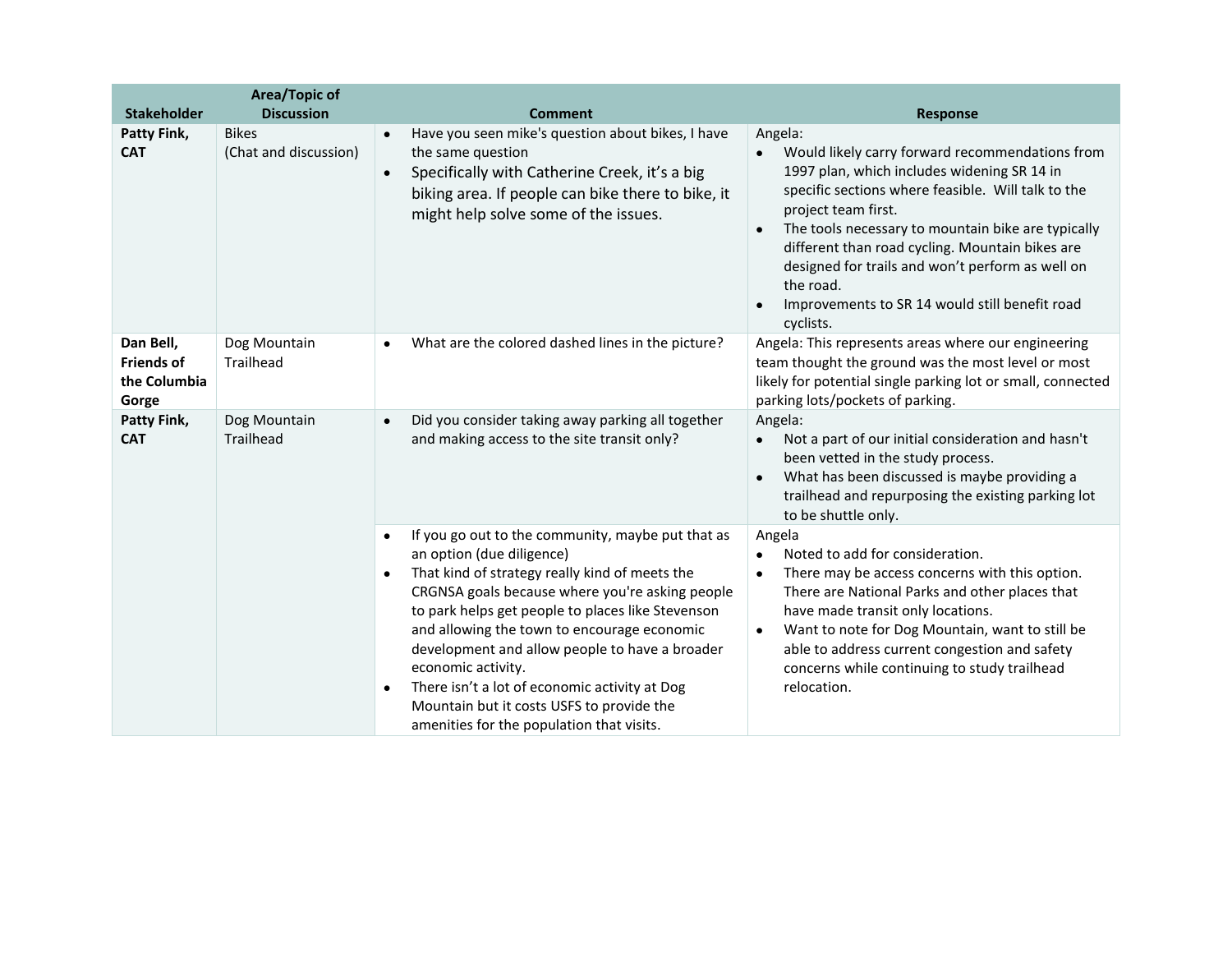|                                                  | <b>Area/Topic of</b>                     |                                                                                                                                                                                                                                                                                                                                                                                                                                                                                                                                                                                  |                                                                                                                                                                                                                                                                                                                                                                                                                                                                                                                                                                                                                                                                                                                                       |
|--------------------------------------------------|------------------------------------------|----------------------------------------------------------------------------------------------------------------------------------------------------------------------------------------------------------------------------------------------------------------------------------------------------------------------------------------------------------------------------------------------------------------------------------------------------------------------------------------------------------------------------------------------------------------------------------|---------------------------------------------------------------------------------------------------------------------------------------------------------------------------------------------------------------------------------------------------------------------------------------------------------------------------------------------------------------------------------------------------------------------------------------------------------------------------------------------------------------------------------------------------------------------------------------------------------------------------------------------------------------------------------------------------------------------------------------|
| <b>Stakeholder</b>                               | <b>Discussion</b>                        | <b>Comment</b>                                                                                                                                                                                                                                                                                                                                                                                                                                                                                                                                                                   | <b>Response</b>                                                                                                                                                                                                                                                                                                                                                                                                                                                                                                                                                                                                                                                                                                                       |
| Larry Mallo,<br>Washington<br><b>State Parks</b> | Dog Mountain vs<br><b>National Parks</b> | National Parks can control access and don't<br>$\bullet$<br>necessarily have a highway running straight<br>through it.<br>There would still be a concern of people pulling on<br>$\bullet$<br>the side of the highway; some people are just<br>travelling through and don't know there's a specific<br>shuttle and they'll just stop without knowing better<br>People are going to do what they're going to do<br>$\bullet$<br>sometimes and we need to account to some of that<br>Need to make a distinction between this site and<br>what's more applicable at a national park | Angela:<br>Helpful insights and agree we can't look at it in<br>isolation.<br>There is a highway running by and communities on<br>$\bullet$<br>both sides will want access<br>Even if it were transit only, there needs to be<br>$\bullet$<br>infrastructure to stop people from parking, and this<br>study is working to understand the mitigation<br>required/feasibility of certain strategies,<br>improvements and infrastructure.<br>We recognize there are a lot of visitor access<br>$\bullet$<br>interests throughout the gorge and want to look at<br>a variety of strategies: Expanding ITS component,<br>parking availability, or reservations, increasing<br>shoulder before parking lot, channeling into<br>parking lot. |
| Kathy<br>Fitzpatrick,<br><b>MCEDD</b>            | Dog Mountain vs<br>Multnomah Falls       | Are you including on-going experimental learning<br>$\bullet$<br>process at Multnomah Falls parking lot, it now has<br>a reservation system developed through a strong<br>partnership with ODOT, CAT, and others.<br>There has been a lot of work this summer, is the<br>$\bullet$<br>data out yet?<br>Look at what they're doing across the river to<br>$\bullet$<br>provide similar strategies in WA<br>Dog mountain isn't unique<br>$\bullet$                                                                                                                                 | Angela<br>Not sure on the Multnomah Falls findings at this<br>$\bullet$<br>point.<br>Dog Mountain does have a permit system<br>$\bullet$<br>currently, but it is set up differently than<br>Multnomah Falls.                                                                                                                                                                                                                                                                                                                                                                                                                                                                                                                          |
| Dave Burkey,<br><b>WSDOT</b>                     | Dynamic signs                            | Nothing is impossible, they're mostly used<br>$\bullet$<br>throughout the state on mountain passes<br>Don't know if it'd work on these cases. It's usually<br>$\bullet$<br>better to provide warning signs with advisory speed<br>signs<br>Changeable messages are hard to enforce and<br>$\bullet$<br>don't carry a lot of weight with public                                                                                                                                                                                                                                   | Laurie Lebowsky (WSDOT): With dynamic signs, w.<br>$\bullet$<br>Would need a change in the scenic area plan<br>Angela: Agreed. Need clarity on how dynamic<br>$\bullet$<br>signage works within the confines of the CRGNSA<br>guidelines. Knows they're not preferred.<br>Angela: Appreciate the insight on<br>$\bullet$<br>feasibility/usefullness                                                                                                                                                                                                                                                                                                                                                                                   |
| Dave Burkey,<br><b>WSDOT</b>                     | Dynamic signs<br>(chat)                  | Point of clarification VMS - Variable Message Sign<br>$\bullet$<br>(large permanent overhead signs). PCMS = portable<br>changeable Signs (smaller portable message signs<br>on shoulder with limited message allowance)                                                                                                                                                                                                                                                                                                                                                          | $\bullet$                                                                                                                                                                                                                                                                                                                                                                                                                                                                                                                                                                                                                                                                                                                             |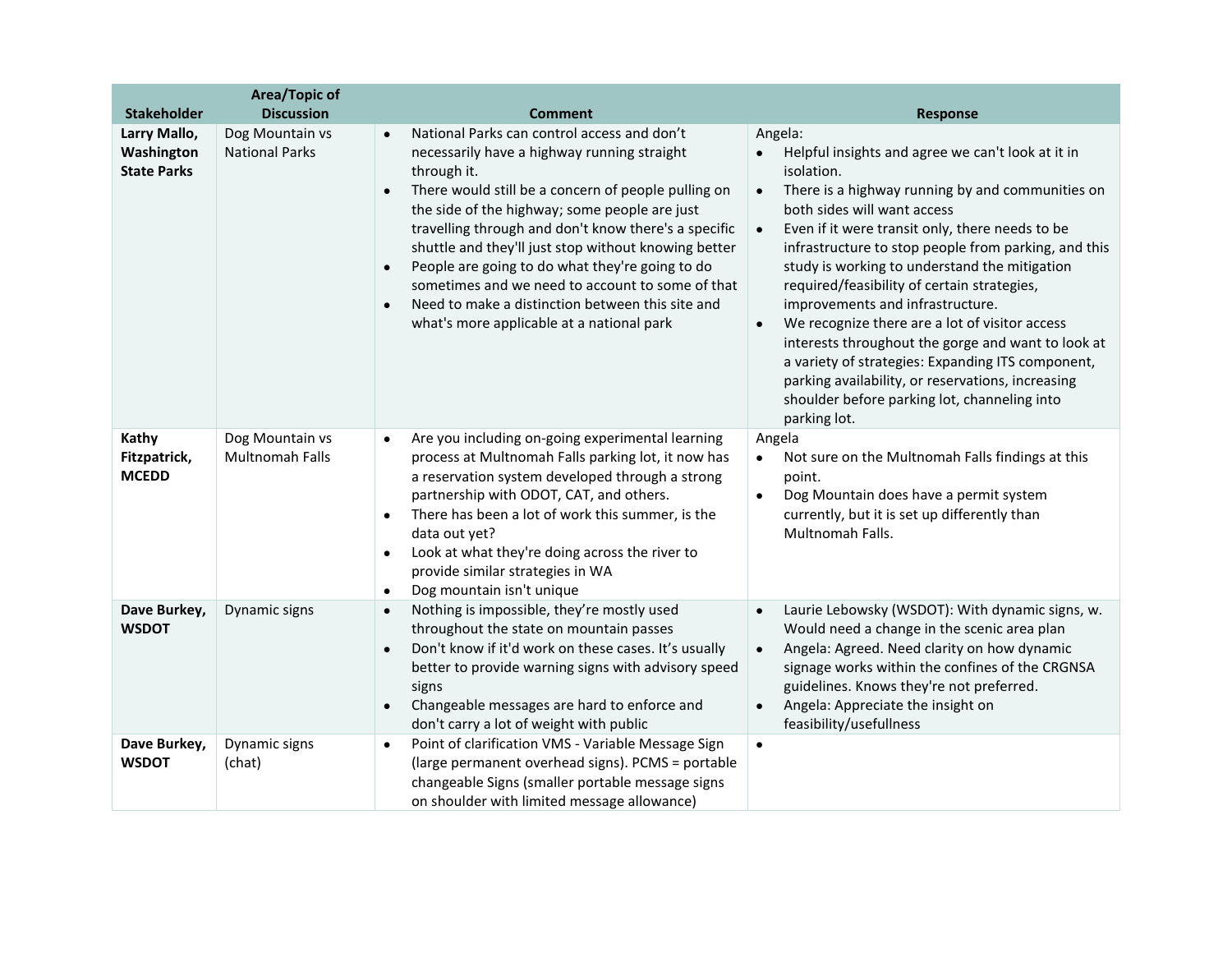|                                                                   | Area/Topic of                                                     |                                                                                                                                                                                                                                                                                                                                                                                                                                                                                                                                                                                                                                                                            |                                                                                                                                                                                                                                                                                                                                                                                                                                                                                                              |
|-------------------------------------------------------------------|-------------------------------------------------------------------|----------------------------------------------------------------------------------------------------------------------------------------------------------------------------------------------------------------------------------------------------------------------------------------------------------------------------------------------------------------------------------------------------------------------------------------------------------------------------------------------------------------------------------------------------------------------------------------------------------------------------------------------------------------------------|--------------------------------------------------------------------------------------------------------------------------------------------------------------------------------------------------------------------------------------------------------------------------------------------------------------------------------------------------------------------------------------------------------------------------------------------------------------------------------------------------------------|
| <b>Stakeholder</b>                                                | <b>Discussion</b>                                                 | <b>Comment</b>                                                                                                                                                                                                                                                                                                                                                                                                                                                                                                                                                                                                                                                             | <b>Response</b>                                                                                                                                                                                                                                                                                                                                                                                                                                                                                              |
| <b>Emily Reed,</b><br><b>CGTA</b>                                 | Shuttle<br>(chat)                                                 | It would be great if that shuttle could stop at Dalles<br>$\bullet$<br>Mt Ranch trail as well. Would need a place to pull<br>over on both sides<br>And to stop at wineries, museum, etc.<br>$\bullet$<br>Ie make it easier (and more appealing) to leave the<br>car home all together when visiting the Gorge for a<br>hike, post-hike beer, etc.                                                                                                                                                                                                                                                                                                                          | Would need infrastructure so that the transit could<br>$\bullet$<br>safely drop people off<br>Agree that it's important to recognize often people<br>$\bullet$<br>are doing more than just "one stop" when they visit<br>the Gorge.                                                                                                                                                                                                                                                                          |
| <b>Nathan</b><br>Hovinghoff,<br>Washington<br><b>State Patrol</b> | Outreach                                                          | Anyone reach out to small towns nearby?<br>$\bullet$                                                                                                                                                                                                                                                                                                                                                                                                                                                                                                                                                                                                                       | Angela: They are stakeholders and have all been invited<br>to participate in Stakeholder meetings. Note that many<br>of the improvements are focused outside of the urban<br>areas.                                                                                                                                                                                                                                                                                                                          |
| Patty Fink,<br><b>CAT</b>                                         | General:<br>Environmental<br>concerns and<br>congestion           | Broad question regarding climate change<br>$\bullet$<br>SR 14 and I-84 are generally the only ways in and<br>$\bullet$<br>out of gorge from Portland metro area<br>Are there current capacity issues and what are the<br>$\bullet$<br>overall capacity issues on both SR 14 and I-84<br>Will we need to change something in 20 years?<br>$\bullet$<br>Sounds like a super long time, but we're seeing<br>more accidents and congestion now, and<br>wondering if part of the study has been looking at<br>overall traffic flow and potential for increased<br>traffic congestion<br>Looks like it would be hard to build your way out of<br>$\bullet$<br>traffic congestion | Angela:<br>The study is focused on access to public lands, but<br>we did look at traffic projections for SR14<br>We see an increase in traffic in the corridor, mostly<br>$\bullet$<br>near the urban areas.<br>This study is hoping to recognize we can't build our<br>$\bullet$<br>way out of congestion<br>Understood by team and most people on the call,<br>$\bullet$<br>have the framework that we can't just increase<br>parking lots, we need to come up with other<br>components and shift behavior |
| Renee Tkach,<br>friends of the<br>Columbia<br>river gorge         | General:<br>Environmental<br>concerns and<br>congestion<br>(chat) | The Recreation Intensity Classifications will limit<br>$\bullet$<br>ability to build to solve congestion.<br>The RICs aren't working, as we can see at all these<br>$\bullet$<br>sites.                                                                                                                                                                                                                                                                                                                                                                                                                                                                                    | Angela<br>There are limitations on the ability to expand to fix<br>congestion<br>They're there and that's a whole other<br>$\bullet$<br>conversation still part of the framework and still<br>soemthing we have to consider when coming up<br>with solutions                                                                                                                                                                                                                                                 |
| Aiden Forsi,<br><b>CRGC</b>                                       | General                                                           | As we're looking to our next review of the<br>Management Plant, anything our group comes up<br>with as a major restrictive issue to implementing<br>improvements, bring that up with us and we can<br>tackle it.                                                                                                                                                                                                                                                                                                                                                                                                                                                           | Angela: Thank you. Off the top of my head, some of the<br>recreations sites overlapping multiple RICs adds some<br>confusion to which "governs".                                                                                                                                                                                                                                                                                                                                                             |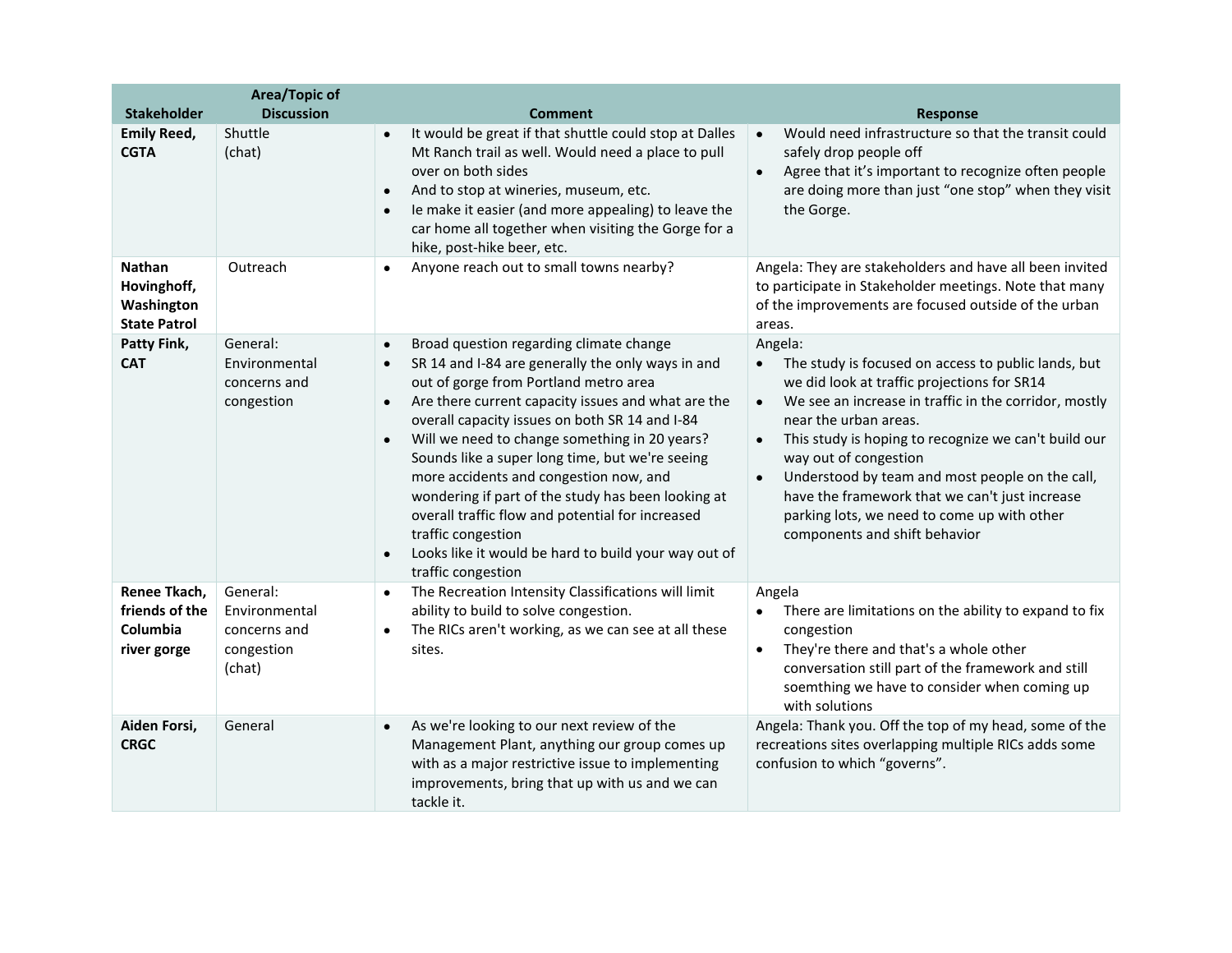|                                                | <b>Area/Topic of</b> |                                                                                                                                                                                                                                                                                                                                                                                                                                                                                                                                                                                                                                                                                                                                                                                                                                                                                                                                                                                                                                                                                                                          |                                                                                                                                                                                                                                                                                                                                                                                                                                                                                                                                                                                                                                                                                                                                                                                                                                                                                                                                                                                                                                                                                                                                                                                                                                                                                                                                                                                              |
|------------------------------------------------|----------------------|--------------------------------------------------------------------------------------------------------------------------------------------------------------------------------------------------------------------------------------------------------------------------------------------------------------------------------------------------------------------------------------------------------------------------------------------------------------------------------------------------------------------------------------------------------------------------------------------------------------------------------------------------------------------------------------------------------------------------------------------------------------------------------------------------------------------------------------------------------------------------------------------------------------------------------------------------------------------------------------------------------------------------------------------------------------------------------------------------------------------------|----------------------------------------------------------------------------------------------------------------------------------------------------------------------------------------------------------------------------------------------------------------------------------------------------------------------------------------------------------------------------------------------------------------------------------------------------------------------------------------------------------------------------------------------------------------------------------------------------------------------------------------------------------------------------------------------------------------------------------------------------------------------------------------------------------------------------------------------------------------------------------------------------------------------------------------------------------------------------------------------------------------------------------------------------------------------------------------------------------------------------------------------------------------------------------------------------------------------------------------------------------------------------------------------------------------------------------------------------------------------------------------------|
| <b>Stakeholder</b>                             | <b>Discussion</b>    | <b>Comment</b>                                                                                                                                                                                                                                                                                                                                                                                                                                                                                                                                                                                                                                                                                                                                                                                                                                                                                                                                                                                                                                                                                                           | <b>Response</b>                                                                                                                                                                                                                                                                                                                                                                                                                                                                                                                                                                                                                                                                                                                                                                                                                                                                                                                                                                                                                                                                                                                                                                                                                                                                                                                                                                              |
| Dale Robins,<br><b>RTC</b>                     | General              | Great presentation and list of potential strategies.<br>$\bullet$<br>As always funding will limit implementation of<br>strategies.                                                                                                                                                                                                                                                                                                                                                                                                                                                                                                                                                                                                                                                                                                                                                                                                                                                                                                                                                                                       | Noted, and thank you.                                                                                                                                                                                                                                                                                                                                                                                                                                                                                                                                                                                                                                                                                                                                                                                                                                                                                                                                                                                                                                                                                                                                                                                                                                                                                                                                                                        |
| Pat Baird,<br><b>Nez Perce</b><br><b>Tribe</b> | Tribal concerns      | Concerned that no one is looking into tribal<br>resources<br>Gorge has huge issues with impacts to tribal<br>$\bullet$<br>resources from recreational activities/sites and it<br>doesn't seem like anyone is dealing with it<br>Concerned that increasing access is making it worse<br>$\bullet$<br>for tribal resources<br>Is anyone looking into it? Anyone dealing with it?<br>$\bullet$<br>Anyone at all in this project?<br>There is a difference in performing archeological<br>$\bullet$<br>studies vs. cultural<br>Suggests we look into whole landscape not specific<br>$\bullet$<br>site specific<br>No one's dealing with tribal cemeteries being<br>crossed to get to the river<br>This requires a broader view than looking at a<br>$\bullet$<br>couple isolated locations for transportation<br>improvement<br>These are not new issues for us<br>$\bullet$<br>Real travesty this project gets so far and so big<br>$\bullet$<br>without people thinking about<br>What you're doing is going to have impact on us<br>$\bullet$<br>even if it's not transportation issue<br>Hugely problematic<br>$\bullet$ | Angela:<br>This specific planning study will identify potential<br>$\bullet$<br>for impacts from targeted strategies to address<br>recreation congestion/concern, the follow-up<br>phases (prior to implementation) would coordinate<br>with tribal resources<br>This study unfortunately doesn't currently address<br>$\bullet$<br>your concerns for the whole landscape, but it's<br>important to recognize the broader implications.<br>Will work with our team to follow-up<br>$\bullet$<br>Stan Hinatsu (USFS):<br>The USFS and State Parks are aware of impacts in<br>$\bullet$<br>the gorge from recreation<br>This study doesn't directly address the broader<br>$\bullet$<br>concerns but impacts to tribal resources and<br>natural resources is a big concern we are<br>considering in our study.<br>The Gorge is somewhat of an overwhelming<br>$\bullet$<br>situation that we are dealing with, overwhelming<br>recreation<br>Trying to improve to decrease impact on landscape<br>$\bullet$<br>We are aware of the complex issues and are trying<br>$\bullet$<br>to figure out how we can reduce those impacts in<br>specific locations.<br>Aiden Forsi, CRGC: Can't speak widely on it, but we're<br>looking at access to tribal properties (not specific to<br>cemeteries) and we are starting some conversations<br>about that broader issue of tribal resources and areas. |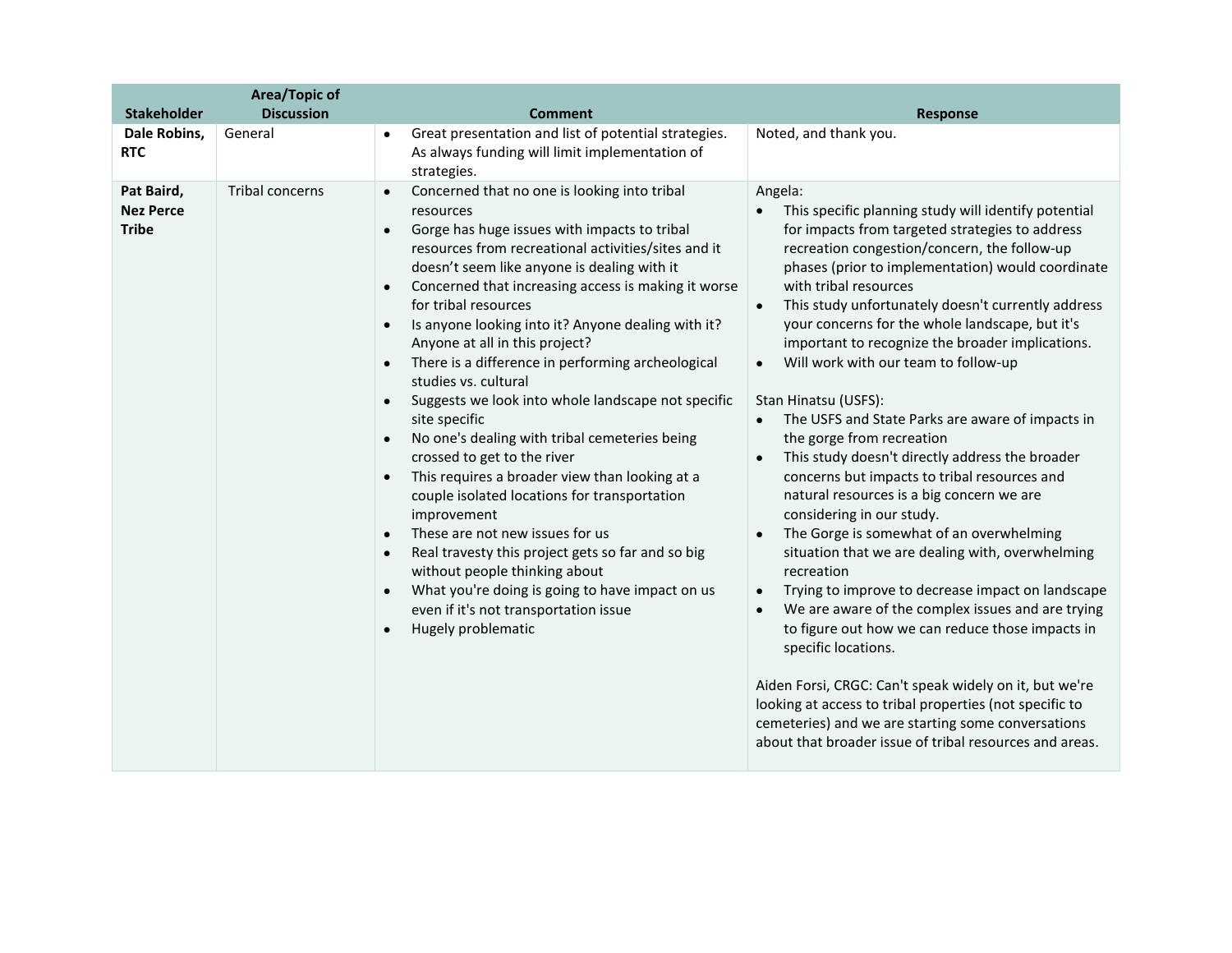|                                       | <b>Area/Topic of</b>      |                                                                                                                                                                                                                                                                                                                                                                                                                                                                                                                                                                                                                                                                                                                              |                                                                                |
|---------------------------------------|---------------------------|------------------------------------------------------------------------------------------------------------------------------------------------------------------------------------------------------------------------------------------------------------------------------------------------------------------------------------------------------------------------------------------------------------------------------------------------------------------------------------------------------------------------------------------------------------------------------------------------------------------------------------------------------------------------------------------------------------------------------|--------------------------------------------------------------------------------|
| <b>Stakeholder</b>                    | <b>Discussion</b>         | <b>Comment</b>                                                                                                                                                                                                                                                                                                                                                                                                                                                                                                                                                                                                                                                                                                               | <b>Response</b>                                                                |
| Patty Fink,<br><b>CAT</b>             | Tribal concerns           | Not being intimately involved, I can't speak on that<br>$\bullet$<br>but I can speak as a resident of the gorge and is<br>concerned about unfettered car access in the<br>gorge.<br>Believes transit will allow people to enjoy the gorge<br>$\bullet$<br>without directly impacting and damaging the area<br>because it can control where they go and how they<br>go<br>Want to know how transit can help address<br>$\bullet$<br>concerns and overall residents of the gorge                                                                                                                                                                                                                                               |                                                                                |
| Christian<br>Nauer,<br><b>CTWSRO</b>  | Tribal concerns<br>(chat) | Thanks Pat. This office (Warm Springs THPO) is also<br>$\bullet$<br>concerned with effects to tribal resources,<br>including but not limited to potential effects to<br>Historic Properties, Historic Properties of Religious<br>and Cultural Significance, Treaty fishing rights etc.<br>We expect a full and thoughtful consideration of<br>such effects during this process.                                                                                                                                                                                                                                                                                                                                              | Noted. Project team will follow-up with Tribes.                                |
| Kathy<br>Fitzpatrick,<br><b>MCEDD</b> | Access                    | We're focused on access and we need to focus on<br>$\bullet$<br>equitable access<br>Equity needs to be highlighted further<br>$\bullet$<br>A priority for the USFS is to serve access equitably<br>$\bullet$<br>for everyone. That is what transit does, helps<br>everyone access the gorge<br>Don't know if there's a place to highlight it with the<br>٠<br>transportation<br>Transportation in this country we all know has not<br>$\bullet$<br>been equitable. We need to mitigate the<br>inequitable impacts of transportation<br>Angela, you mentioned unspoken assumptions<br>$\bullet$<br>about not being able to build our way out of this<br>I think that's really important it be included in the<br>final report | Angela: The report will note the limitations of building<br>out of congestion. |